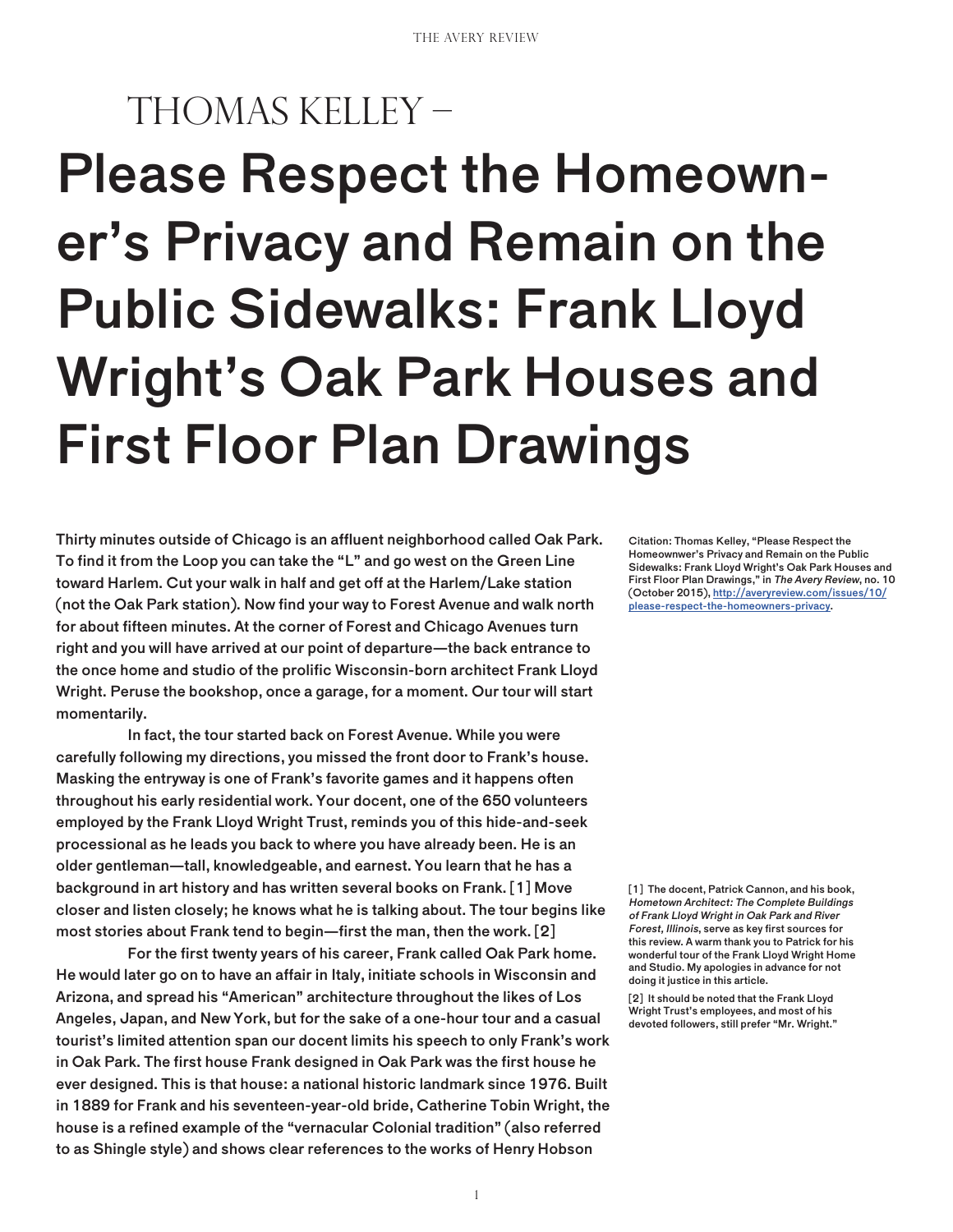Richardson, Bruce Price, McKim, Mead and White, and Joseph Lyman Silsbee. [3] Frank was twenty-two years old when he designed this house. At that time he was working for the Chicago-based architecture firm of Adler and Sullivan. It is well known that Louis Sullivan even loaned Frank the \$5,000 needed to purchase the lot and build the initial house. It is also well known that The Master (i.e., Sullivan) would later fire Frank on account of the Oak Park houses, or "bootleg" houses, he was designing for neighbors and friends on his own time. [4] According to Frank, he neglected to read the fine print in his contract.

Most, if not all, portraits of Frank paint him as a narcissist. And while our docent only hints at this characteristic in jest, it remains a valuable trait to consider when winding through the house's pinwheel floor plan. Speaking to the house's proportions in his autobiography, Frank writes that by "taking a human being for my scale, I brought the whole house down in height to fit a normal one—ergo, 5'–8 1/2" tall, say. This is my own height… It has been said that were I three inches taller than 5'–8 1/2" all my houses would have been quite different in proportion. Probably." [5] This distinctive measurement is made apparent from the outside of the house, where an exaggerated gable presses down on the west eave of the house like the brim of a low-riding baseball cap to conceal its wearer's eyes—a shifty, but composed, effect. Inside, the vertical pressure is paralleled in the living room, where ornate beams lower the ceiling's datum to guide one's eyes through rooms and beyond. Only a few actual walls are visible. It is only at the hearth, or arched fireplace, that your vision is obstructed. Neil Levine, a Wright scholar, describes Frank's use of conventional shapes, like those of the hearth and gable, as symbols of home. Here we see the beginnings of doubting Frank. He questions convention and approximates control over the vernacular representations of what constitutes a home. The experiment would take two decades to mature into what we now casually refer to as the "Prairie style." It's a slack title that only scratches the surface of a more robust ideology, much like "grunge" as a style of music. More persuasively, Frank refers to those symbols as giving the house a "sense of shelter" or to what Levine describes as "the projection of an image of shelter." [6] I believe the latter description warrants further review, and so after a quick walk-through of the famous playroom and Frank's baptistery of a studio, I thank our docent for his time and withdraw from the group.

Before leaving Frank's house, though, I pick up the Trust's exceptional Architectural Guide Map of Oak Park and River Forest (\$3.95 at the bookstore garage) to get a lay of the suburban grid. I begin my stroll south on Forest Avenue and am delighted to find a block party getting under way. The hot smell of barbecue and bare feet emanate from the pavement and I am reminded of a slightly more upscale version of a John Hughes film set. In the middle of the street, now car-free and blocked off by yellow tape, is an inflatable Slip'N Slide in the shape of a long arcade where several children are warming up for the day's fun. Without my map, or among the twenty-or-so other tourists with maps, I may have been able to blend in and snag some brisket. Alas, I carry on and look down at my map.

Few places in the world compare to Oak Park's concentration of essential architecture by a single architect. Thomas Jefferson's Academical Village at the University of Virginia, Oscar Niemeyer's Brasilia, Borromini and Bernini's Rome, are some other hot spots to consider on your travels. Beyond [3] Patrick F. Cannon, Hometown Architect: The Complete Buildings of Frank Lloyd Wright in Oak Park and River Forest, Illinois (Portland: Pomegranate Communications, Inc., 2006), 15.

[4] Frank referred to these works as "bootleg" or "overtime" houses. Ada Louise Huxtable, Frank Lloyd Wright: A Life (New York: Penguin Group Inc., 2004), 62.

[5] Frank Lloyd Wright, An Autobiography (Petaluma, CA: Pomegranate Communications, Inc., 1943), 141.

[6] Frank Lloyd Wright, An Autobiography, 142. Neil Levine, The Architecture of Frank Lloyd Wright (Princeton: Princeton University Press, 1996), 10.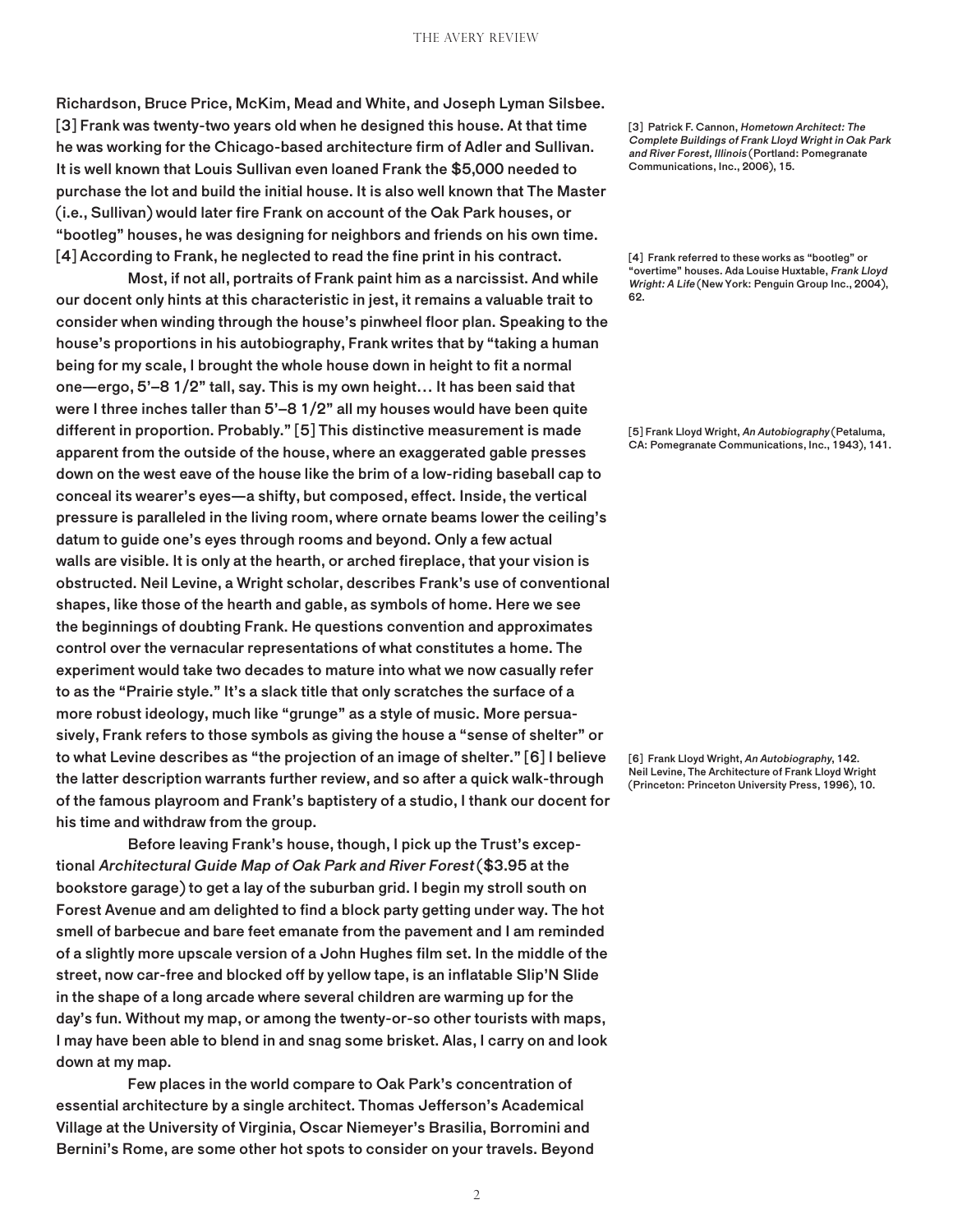designing a home and studio for himself, Frank would go on to design more than thirty structures within Oak Park and its adjacent community to the west, River Forest. Of this architectural smorgasbord of Chicago common brick and oversize eaves, one of the most curious reminders to a visitor like myself is how inaccessible the rest of the work truly is. Fact: All but two of Frank's structures (the Unity Temple and the Frank Lloyd Wright Home and Studio) in Oak Park are privately owned. And for good reason, too; real people live here.

Of the many houses on Forest Avenue, Frank designed six. On Chicago Avenue he designed four. Three or four more houses on Euclid Avenue. Two houses on East Avenue—you get the idea. The map clearly states that "all the homes on this map are privately owned. Please respect the homeowner's privacy and remain on the public sidewalks." Thanks. Now that loitering in side yards and peering through windows is off limits, I consider my other options. The thought of ringing doorbells and introducing myself as an architect (or salesman) crosses my mind until I remember the block party. I would hate to disturb a day of rest. I concede that the closest I can get to any of these houses without tripping an alarm or signaling the neighborhood watch is approximately 50 feet, or as the Trust's map denotes—the public sidewalk. For observing ancient Roman ruins this would not be too great an issue, but for houses that recede into the tree line like single-family low-profile castles, the only observation to be had is superficial at best and will require more inventive styles of vision. For now, I catch the L back downtown and consider my return.

Once a year the Frank Lloyd Wright Trust offers its Wright Plus Housewalk, a special tour for a select few to experience rare interior views of the Wright-designed private homes, which are typically off limits in Oak Park. As enticing as that may sound, there is a sense of democratic beauty in the limitation to the Trust's aforementioned notice to remain on the public sidewalks. Foremost, it returns us to Levine's notion of a projection of an image of shelter. For a projection to remain as such, keeping one's distance is a good thing. More specifically, by limiting viewership to only what is viewable from the sidewalk, the houses might unfold differently than a typical walk-through, in which modern conveniences like through-wall mechanical units and attic fans assault the eyes. Also, considering the time that has passed since each of the house's original construction, it is not uncommon to find many of the home's secondary and tertiary façades altered: Garages have been widened to accommodate contemporary automobiles, additional flues tacked on for his and hers chimneys, new decks have been enclosed for the big Weber grill, and even a little cupola now pokes up through the roof offering a fuller view of the backyard. These are just some of the features to observe from anywhere other than the public sidewalk, and you can thank the Oak Park Historic Preservation Commission for masking such wonderful affectations. In their highly detailed Architectural Review Guidelines, a "yes" to any addition or alteration to the original house is usually coupled with the provision of "not visible from the street." Like a hero best never to be met in the flesh, keeping to the sidewalk allows the houses to retain a sense of mystique, or strange authenticity; your imagination does the rest. Heroes are meant to remain heroes. Probably.

This practice of visual restraint can be furthered by coupling it with another medium, or view, to redirect one's focus from the actual artifact to an even more idealized version: the drawing of the artifact. After all, the original

3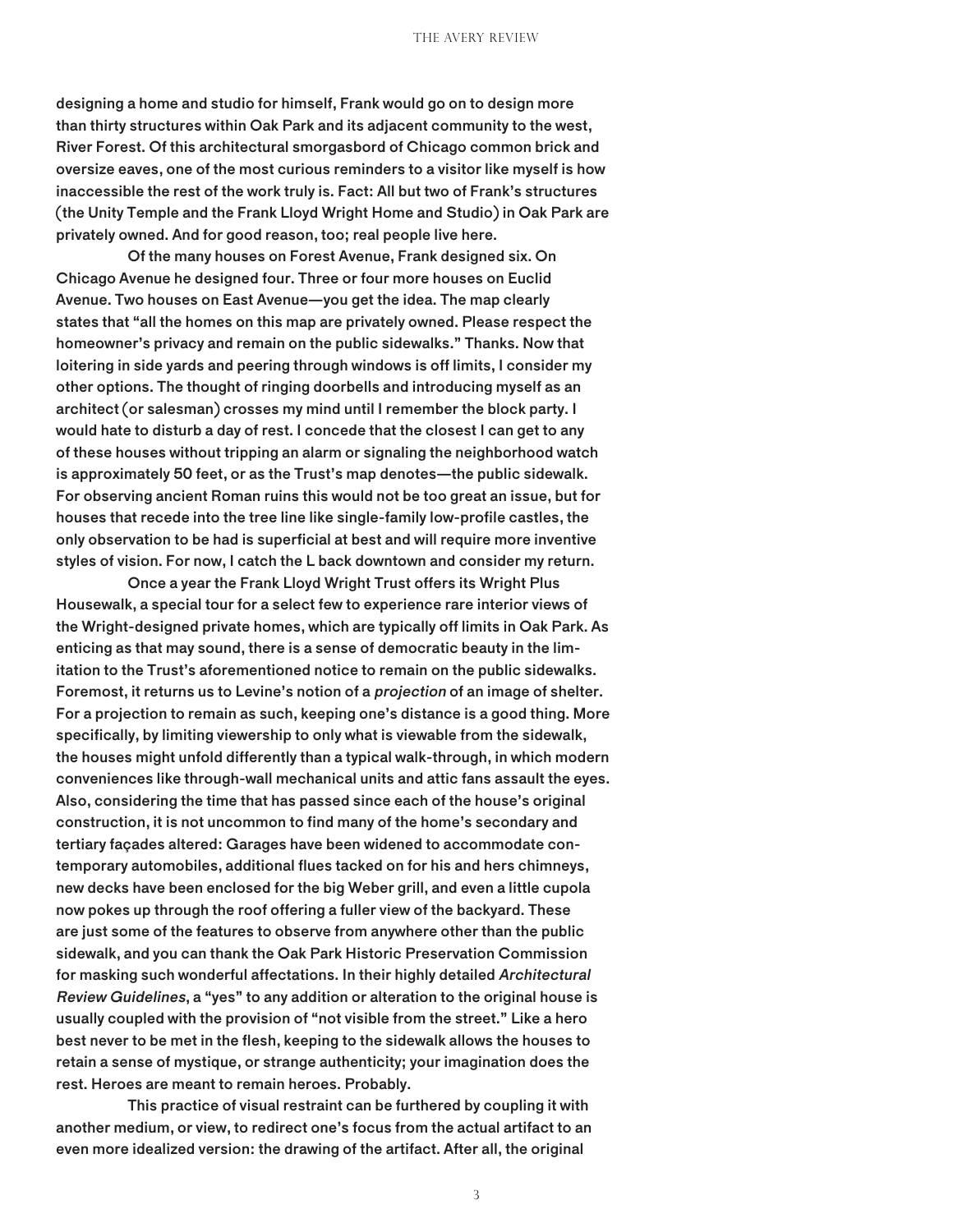drawings drafted by Frank and his staff of his Oak Park houses are likely to offer a clearer impression of what the works may have looked like, right? Keep in mind, however, this style of vision may also border on sterility were it not for the fact that Frank's career was only beginning in Oak Park. The drawings of these Chicago homes are like sketches that would inform other plans, other buildings, and other, more familiar, interiors.

With the help of the Frank Lloyd Wright Foundation Archives at the Avery Architectural and Fine Arts Library at Columbia University, I have redrawn an addendum to the Trust's map. [7] For seventeen of the Oak Park homes Frank designed please see the following list of first floor plans that were made available by the archives. For the sake of consistency and comparison, each plan has been redrawn to a matching scale. In addition, repetitive graphic standards are used to indicate entry, roof line, program, wall thickness as well as each houses' position relative to the sidewalk and your view. Feel free to couple this drawn record of Frank's houses with what you see on your next walk through Oak Park. That said, be certain to begin your walk at Frank's house. For fifteen dollars, no one will call the police.

Plan 1. Robert P. Parker House

[7] A special thank you to Nicole Richard, Drawings and Archives Assistant at the Avery Architectural and Fine Arts Library, Columbia University Graduate School of Architecture, Planning and Preservation.



۷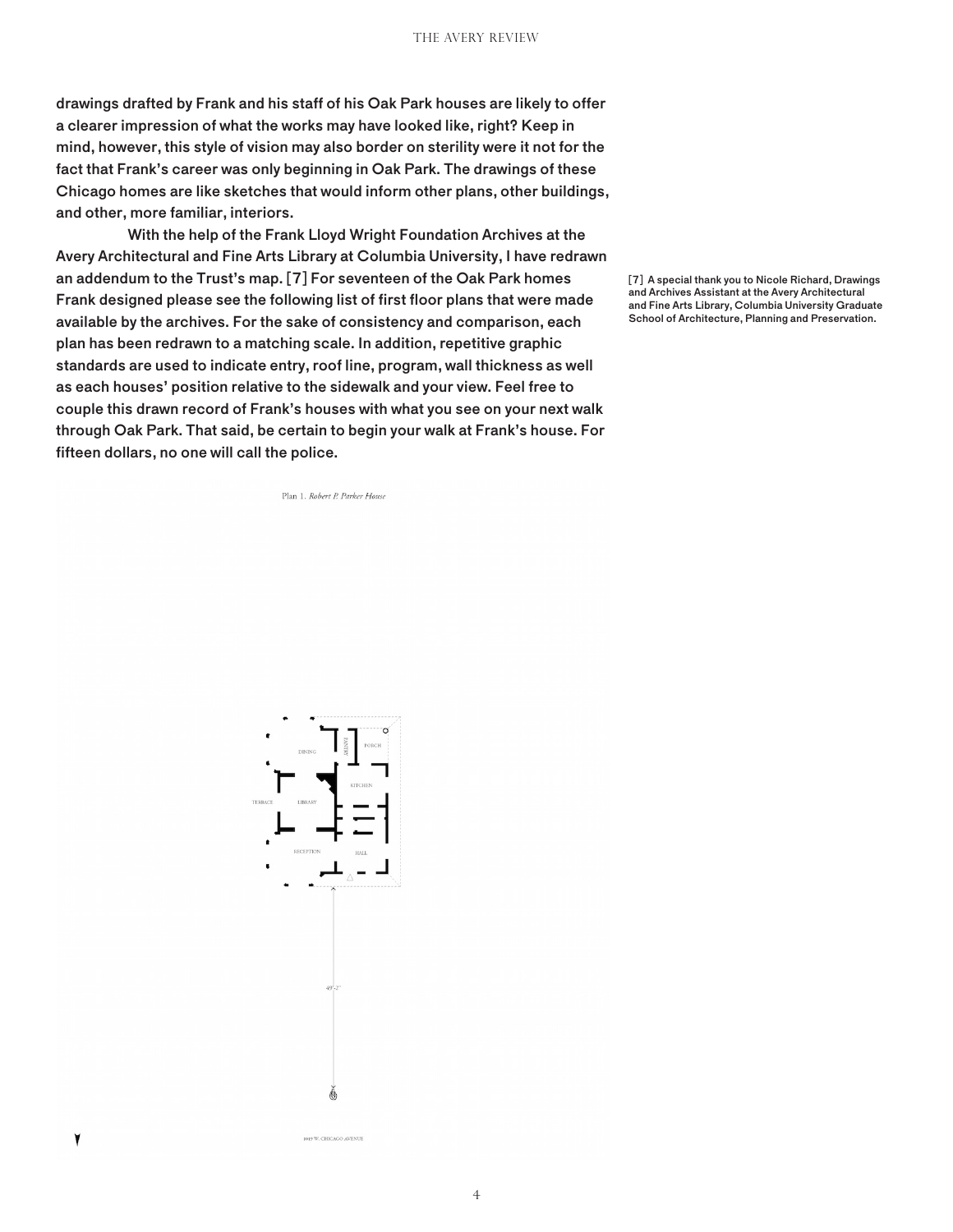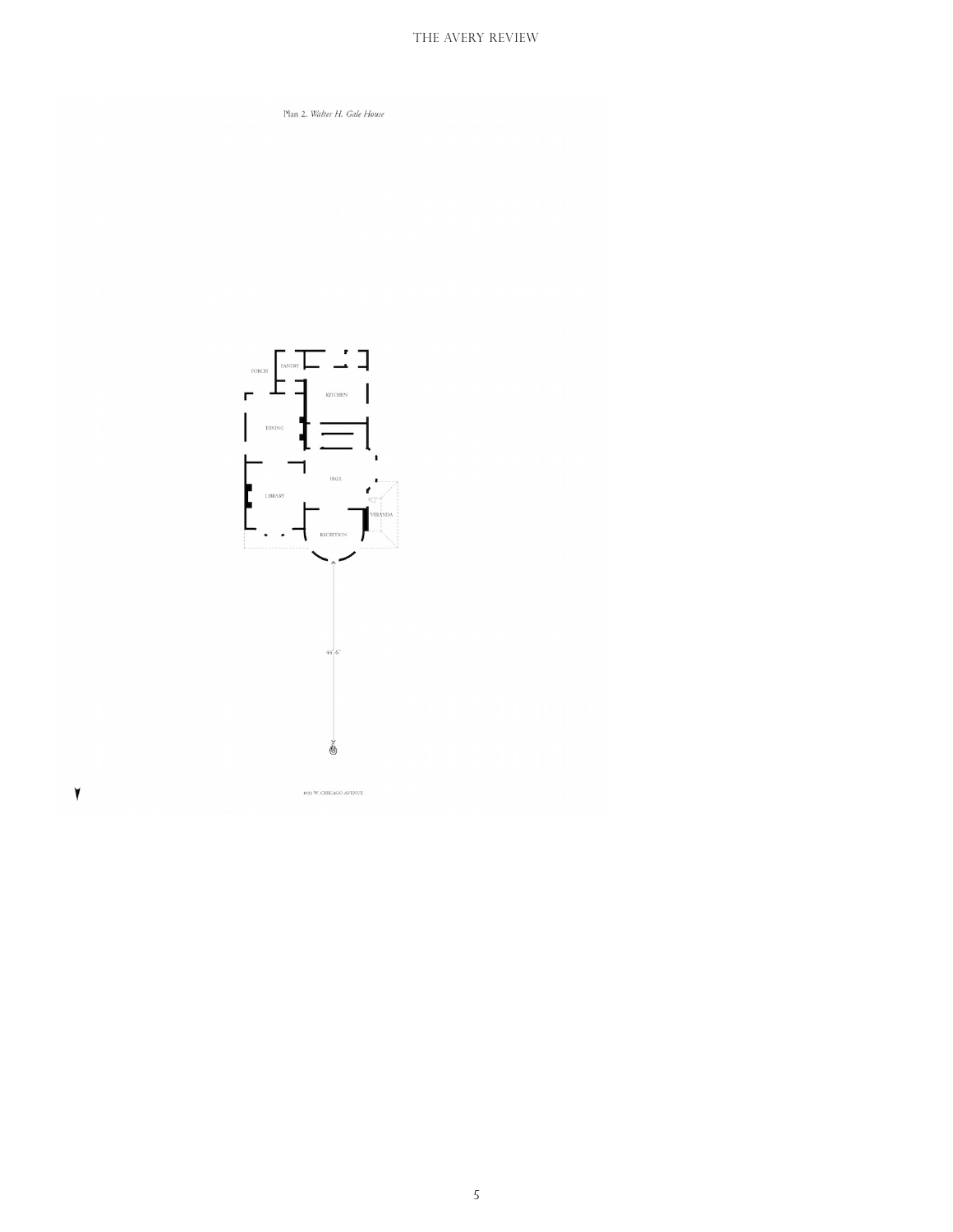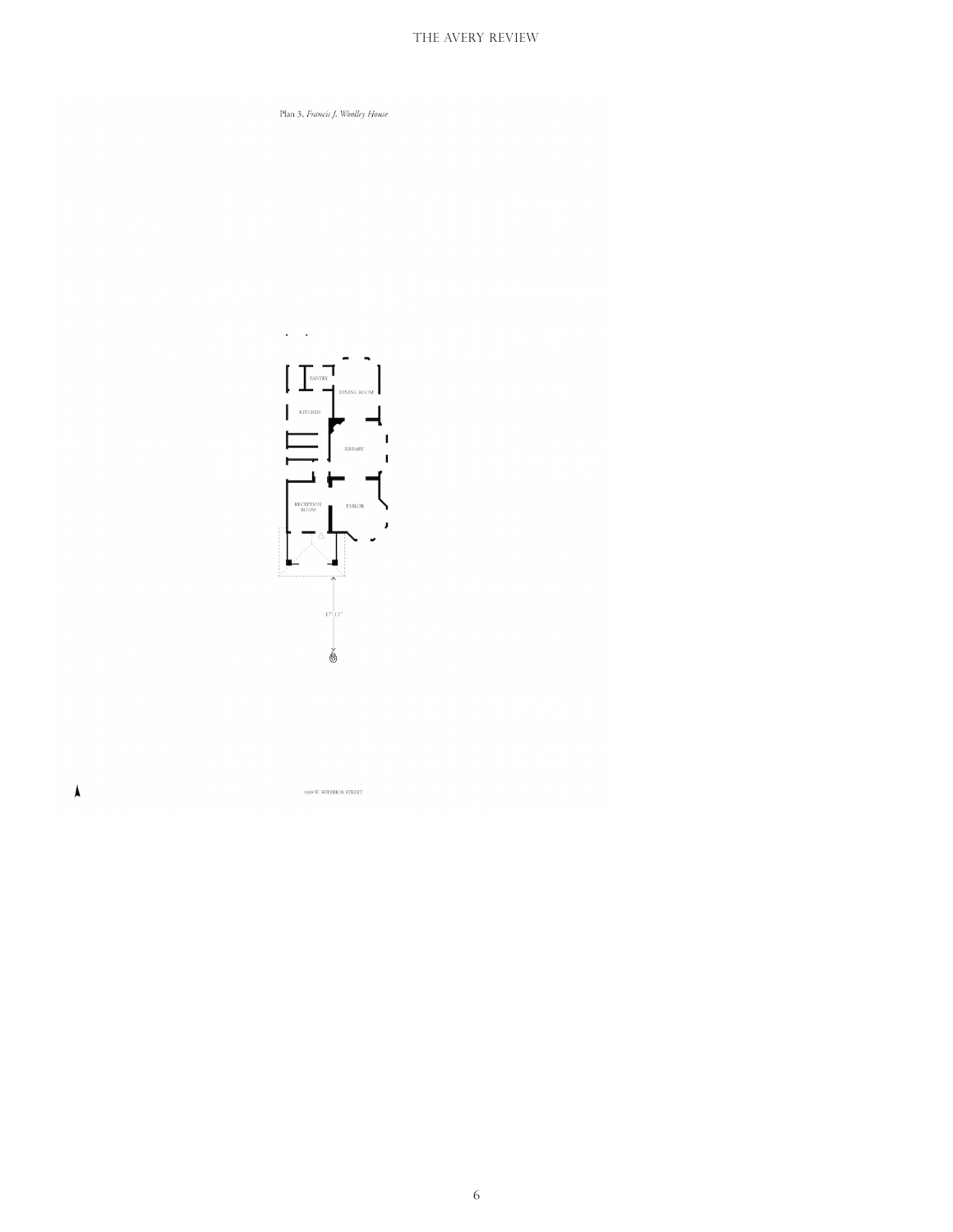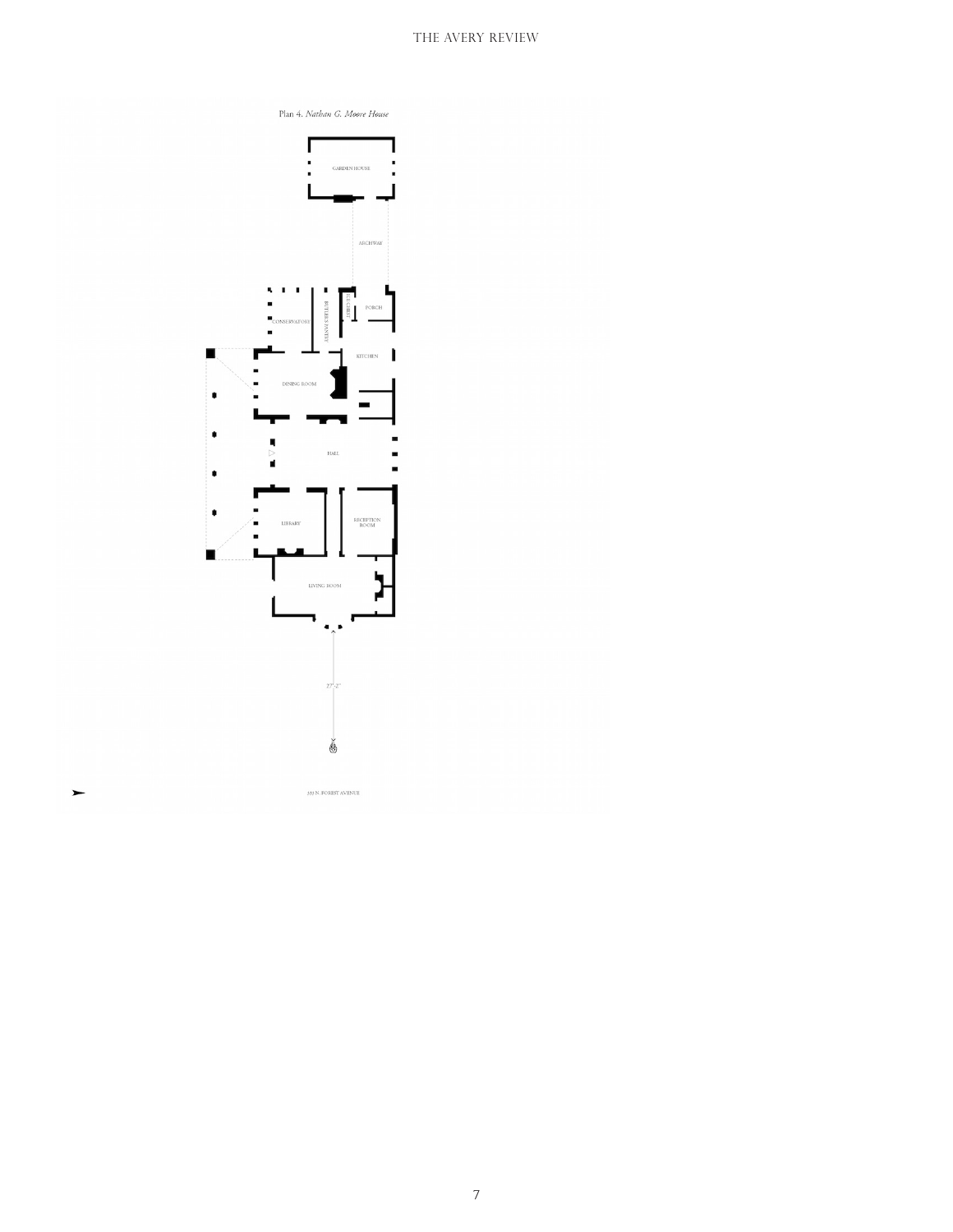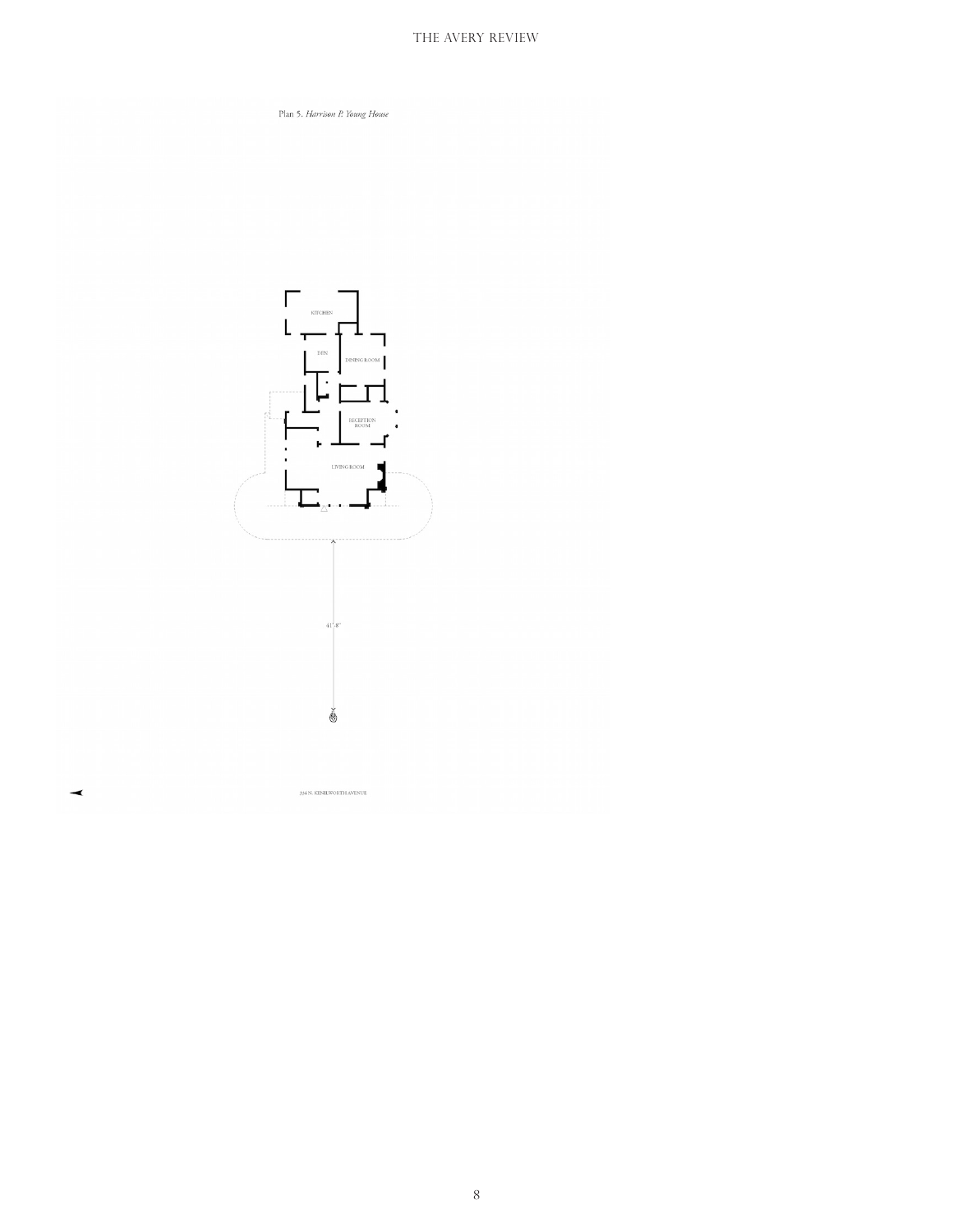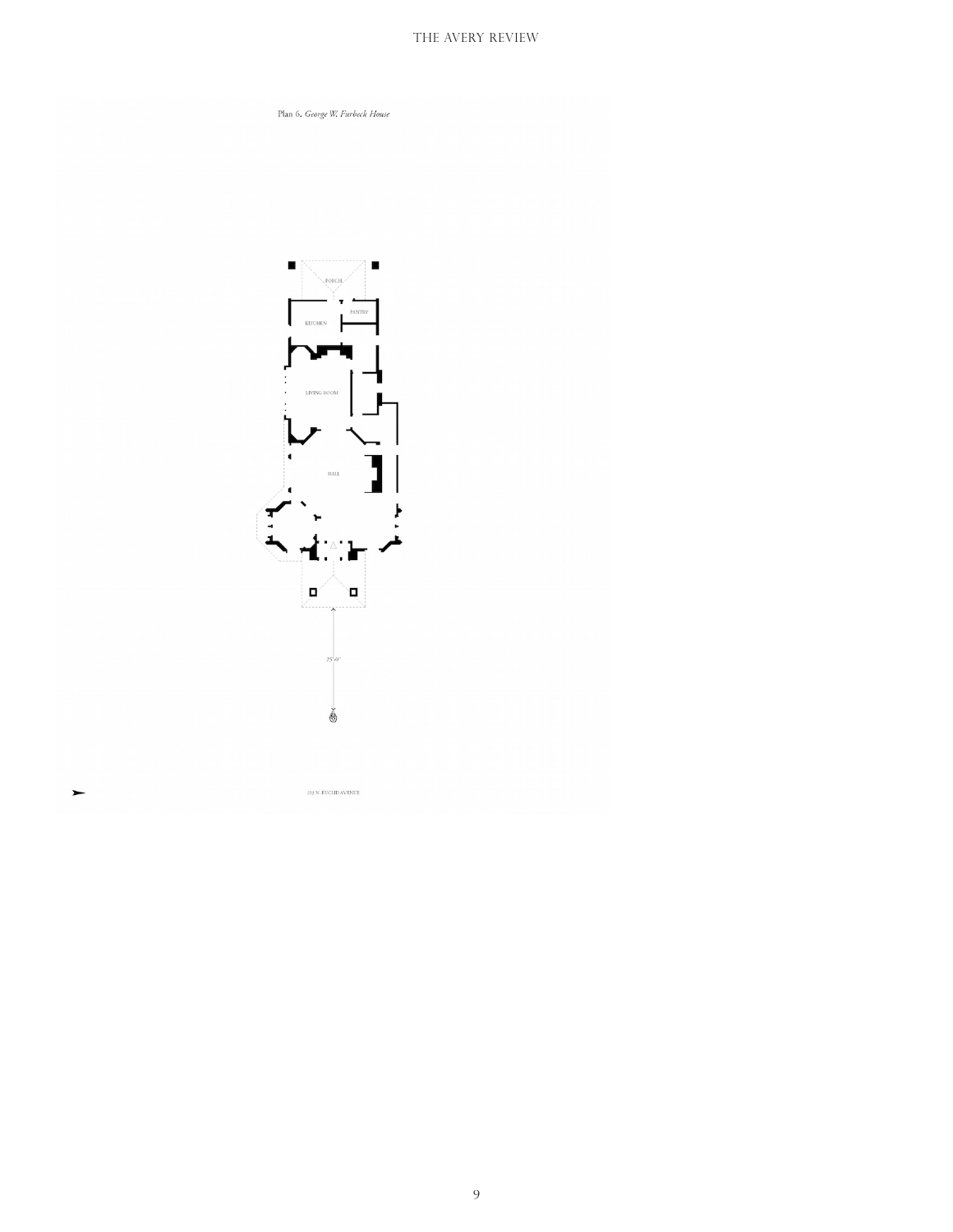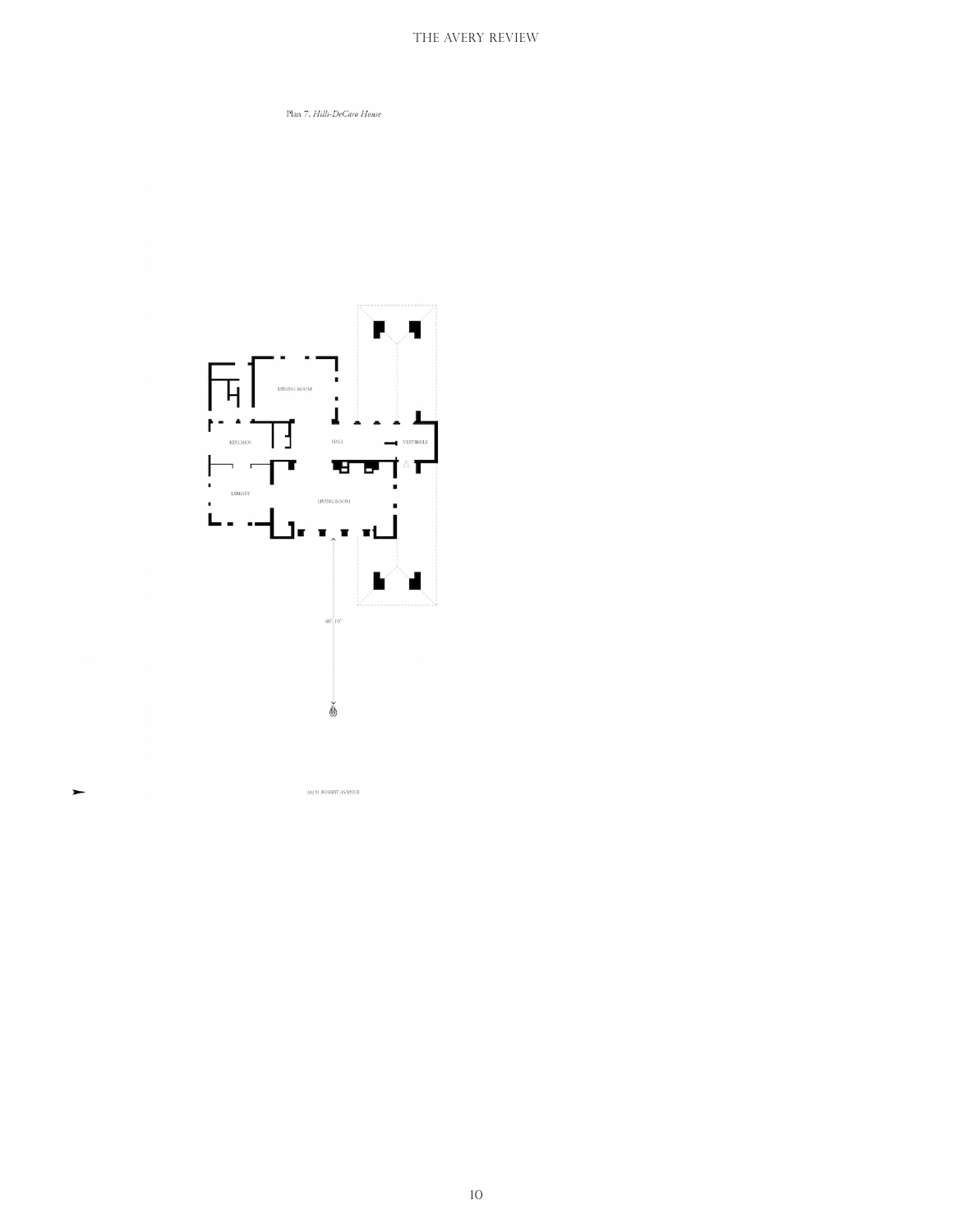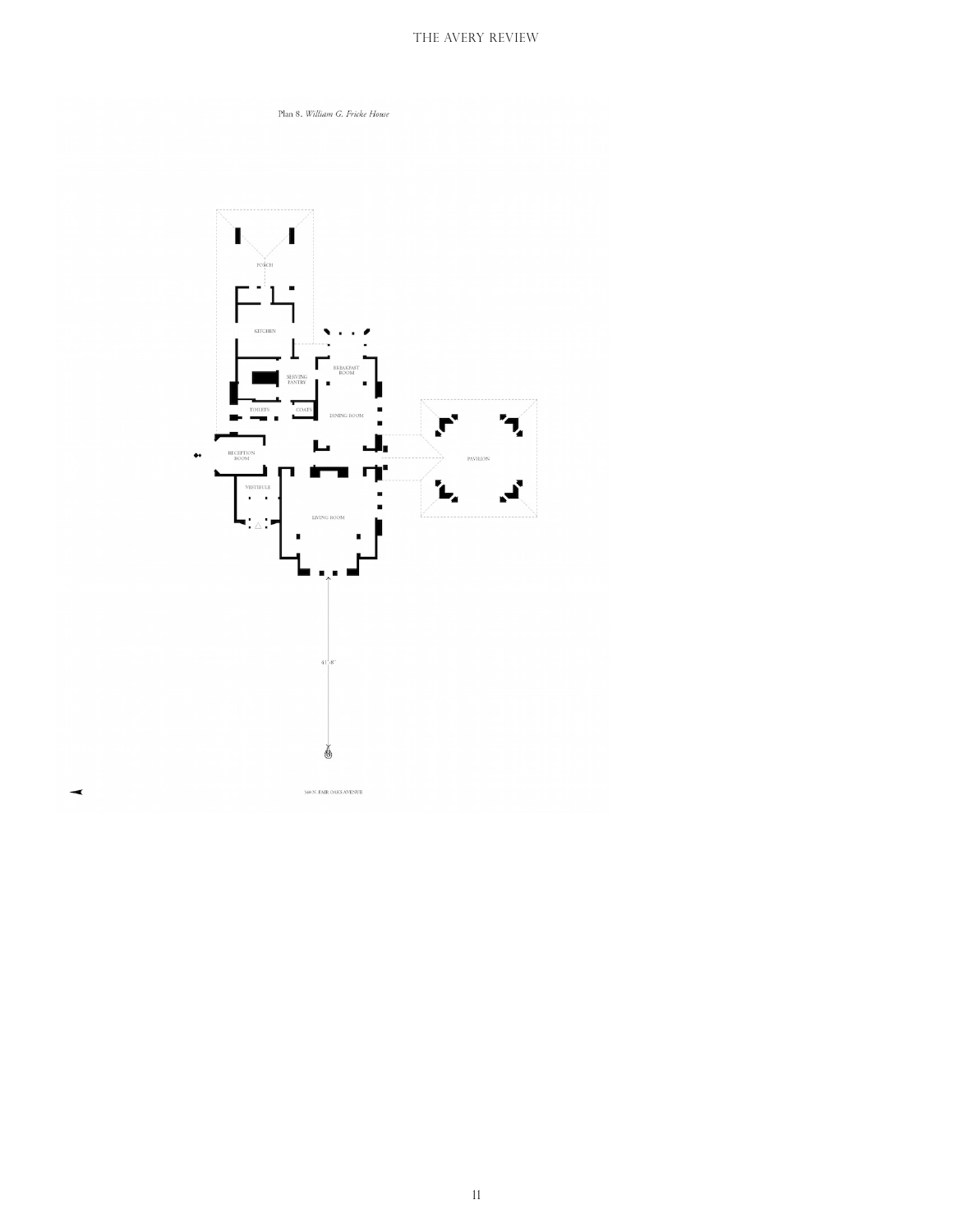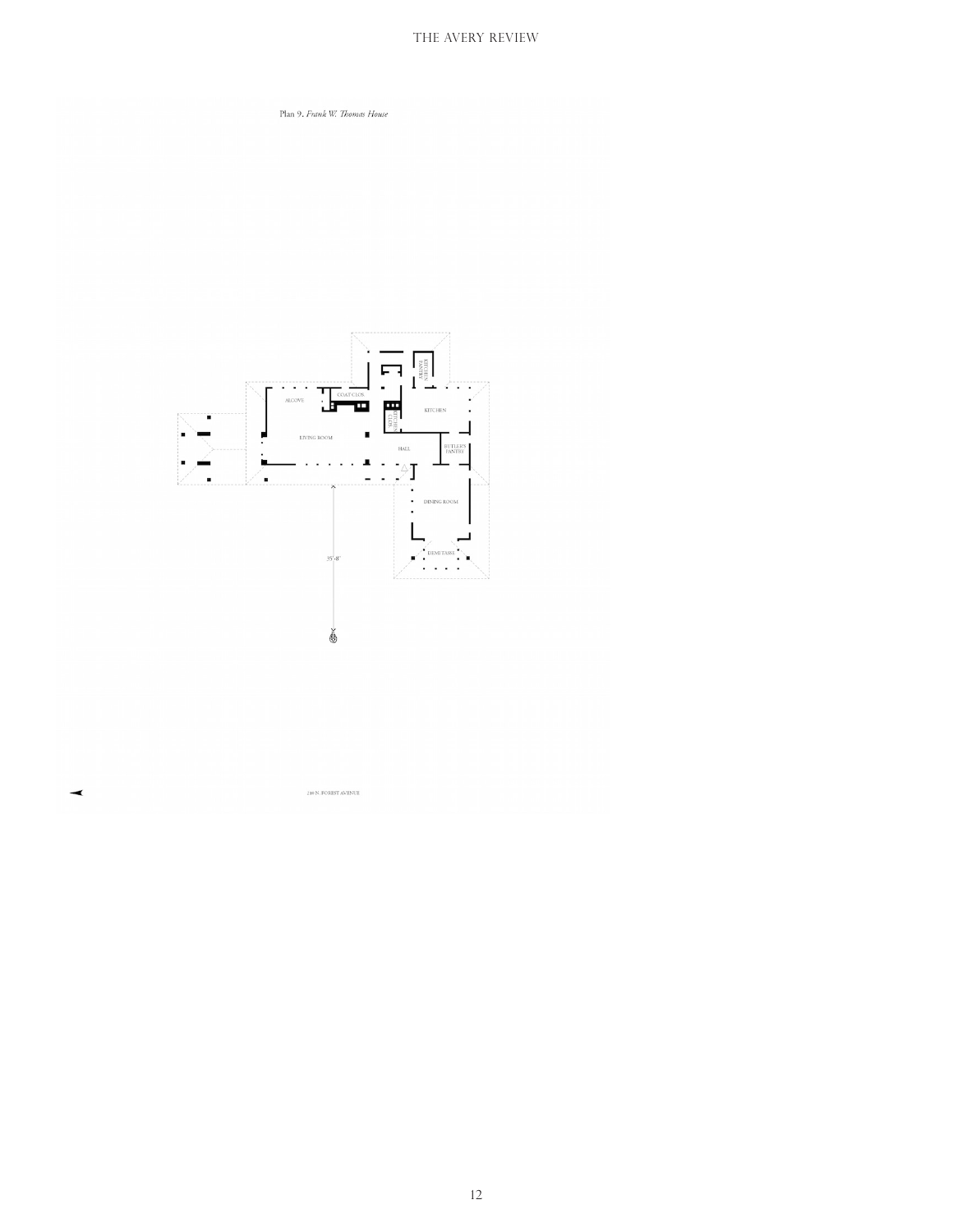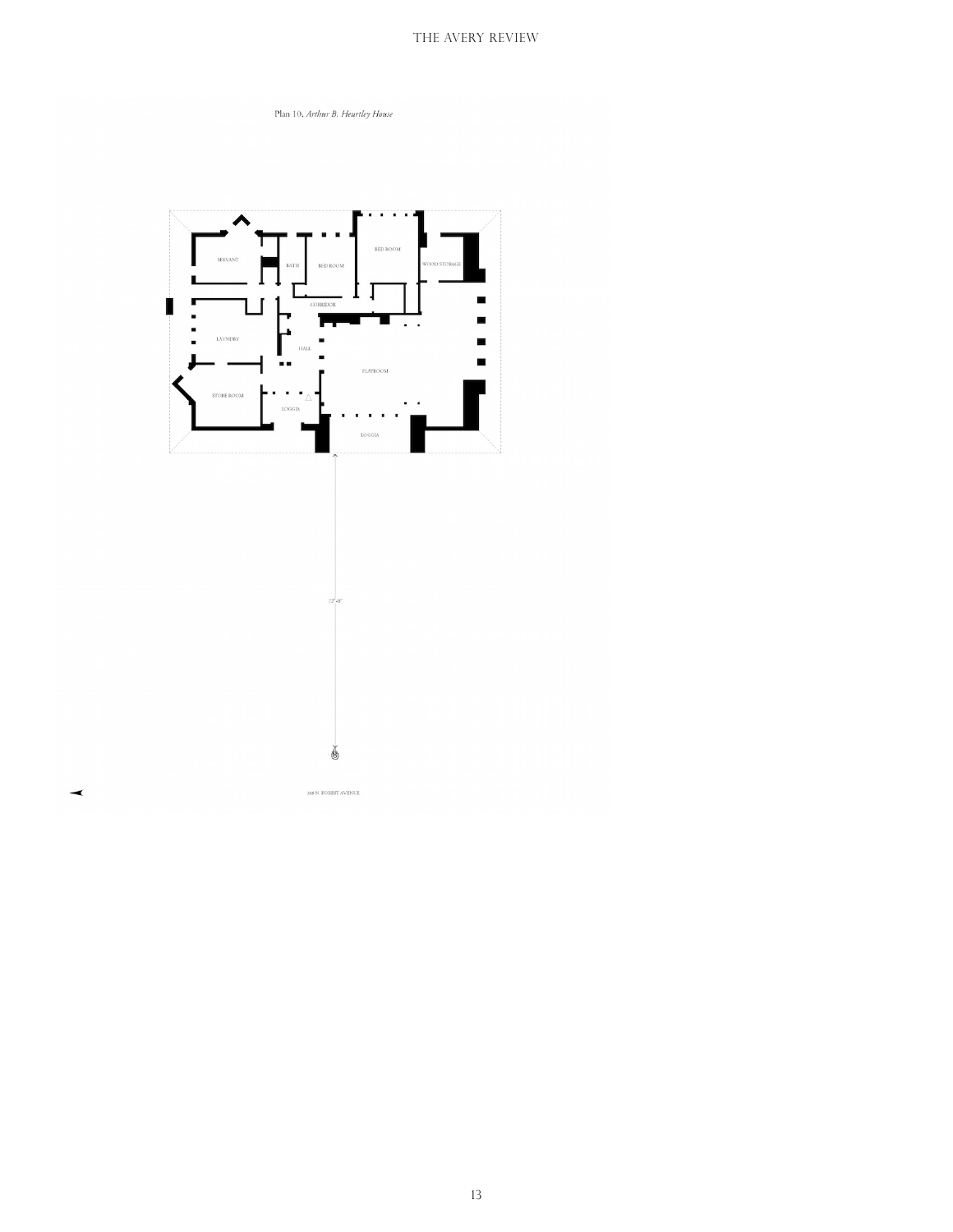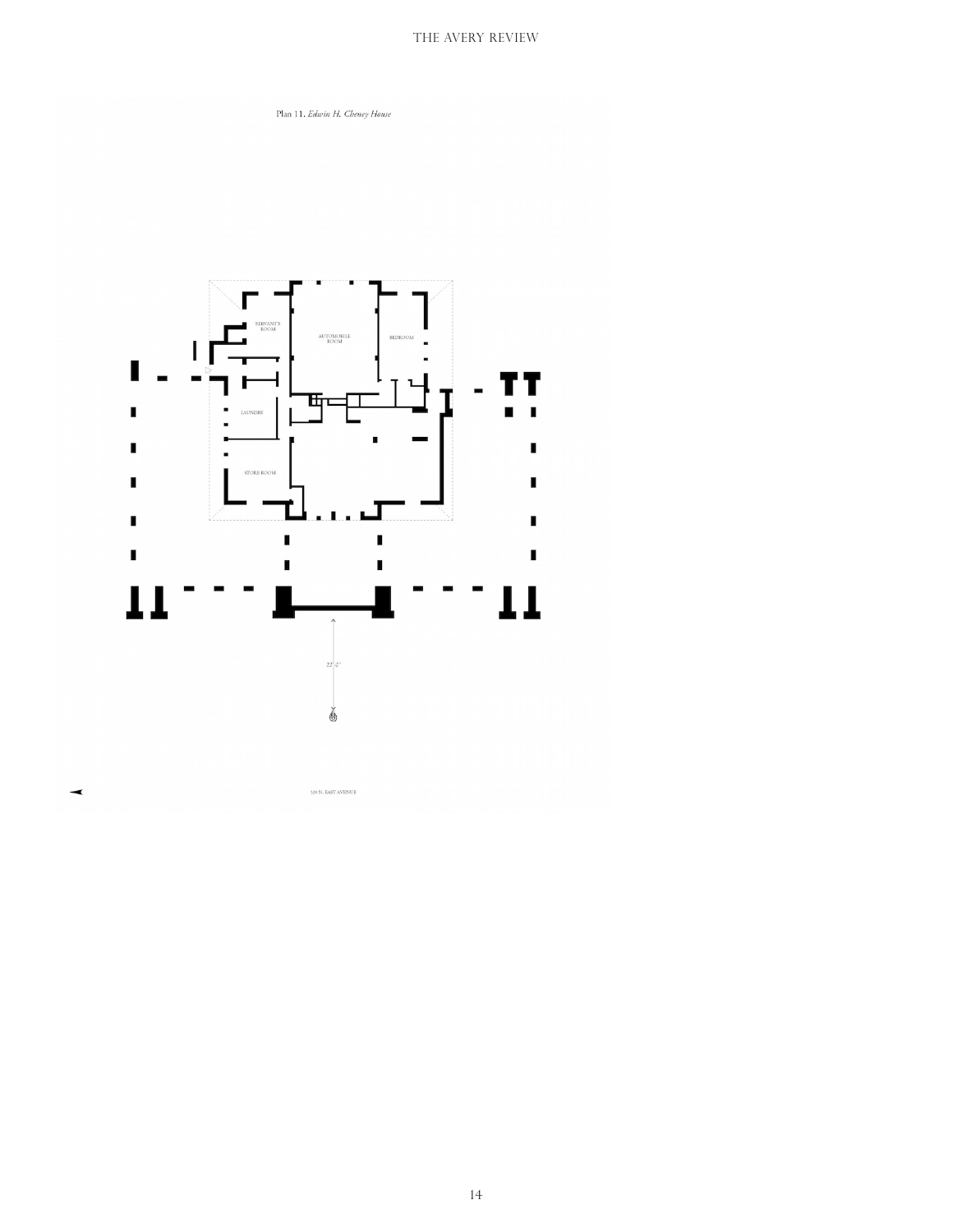Plan 12. William E. Martin House



 $636$  N. EAST AVENUE

⋖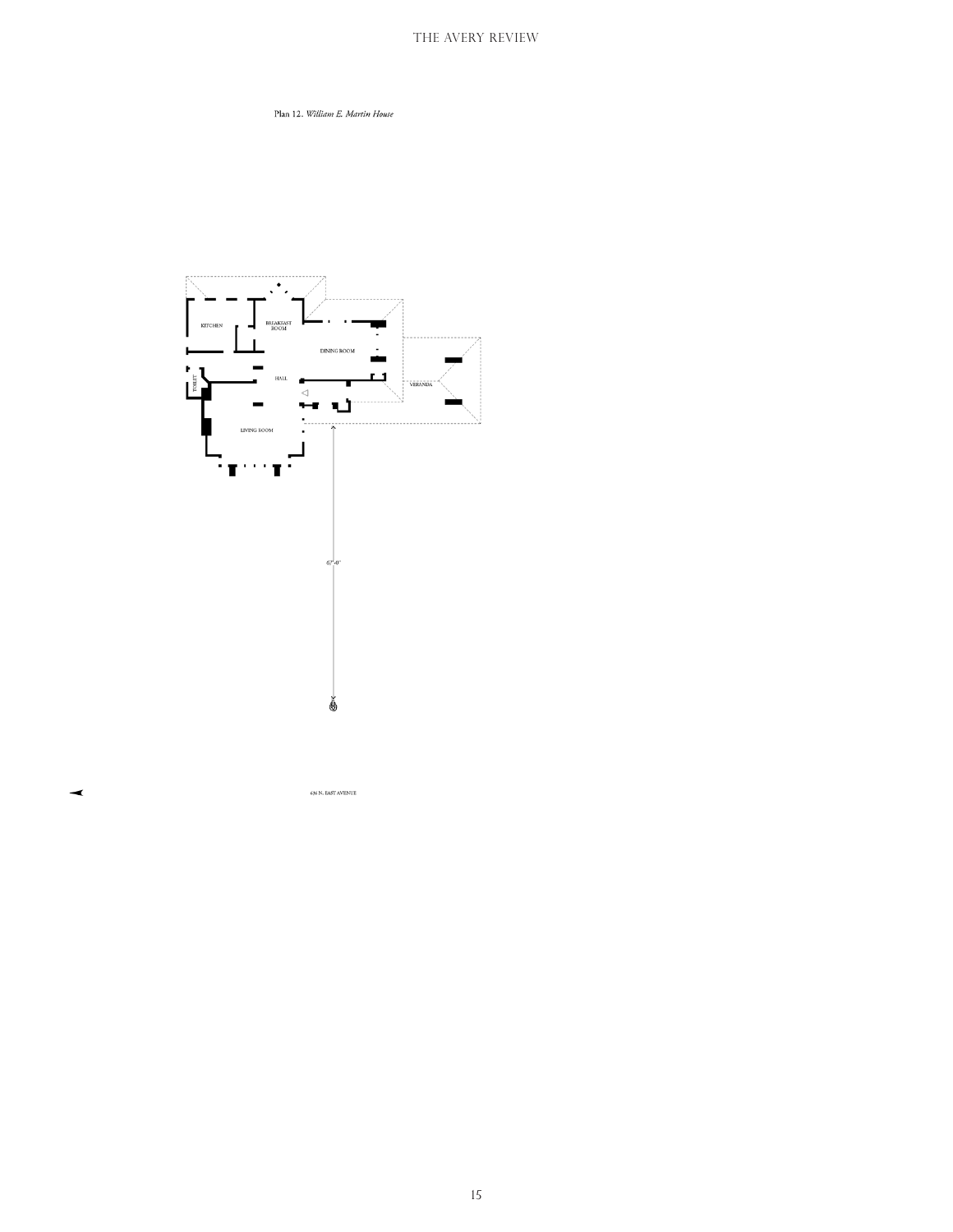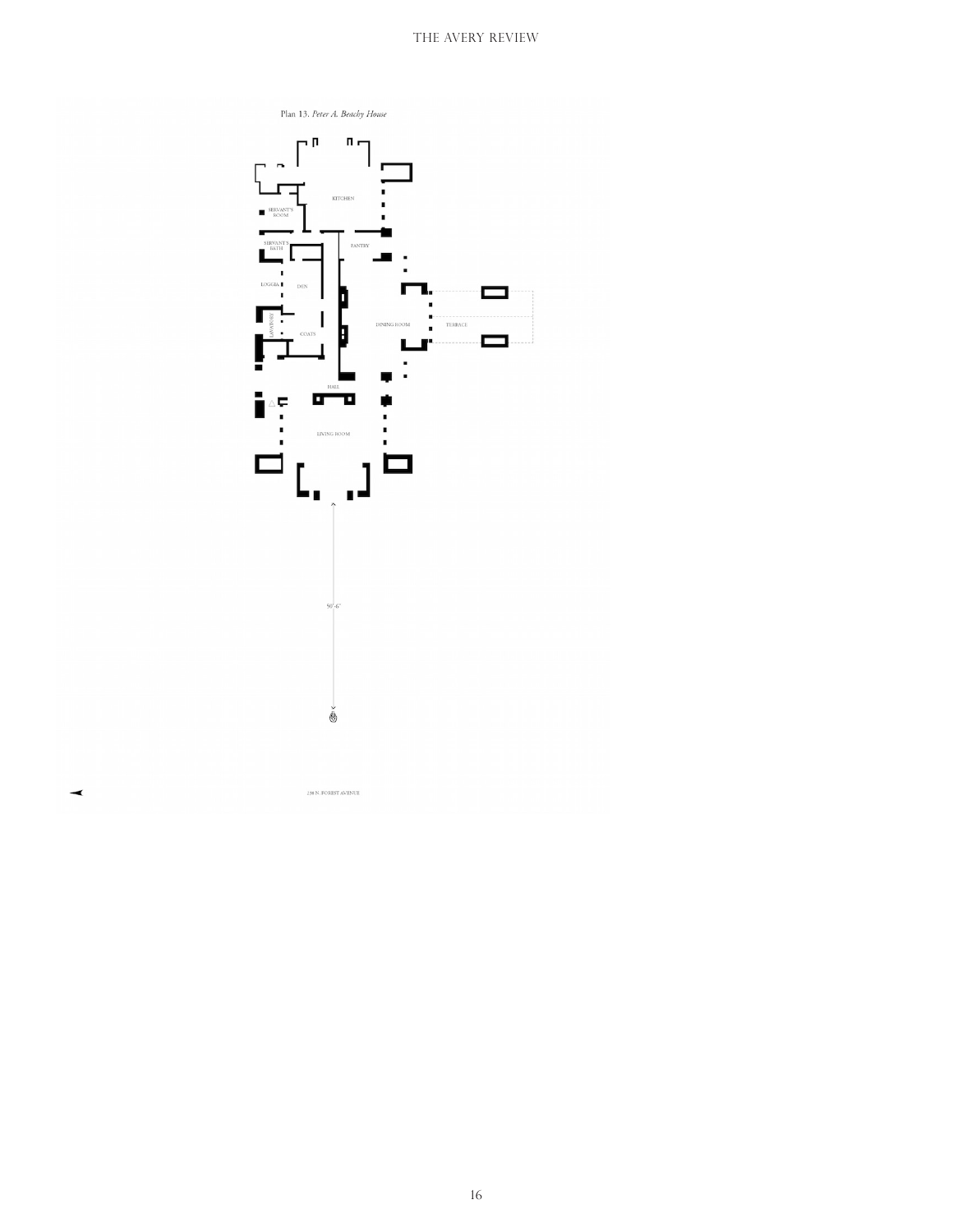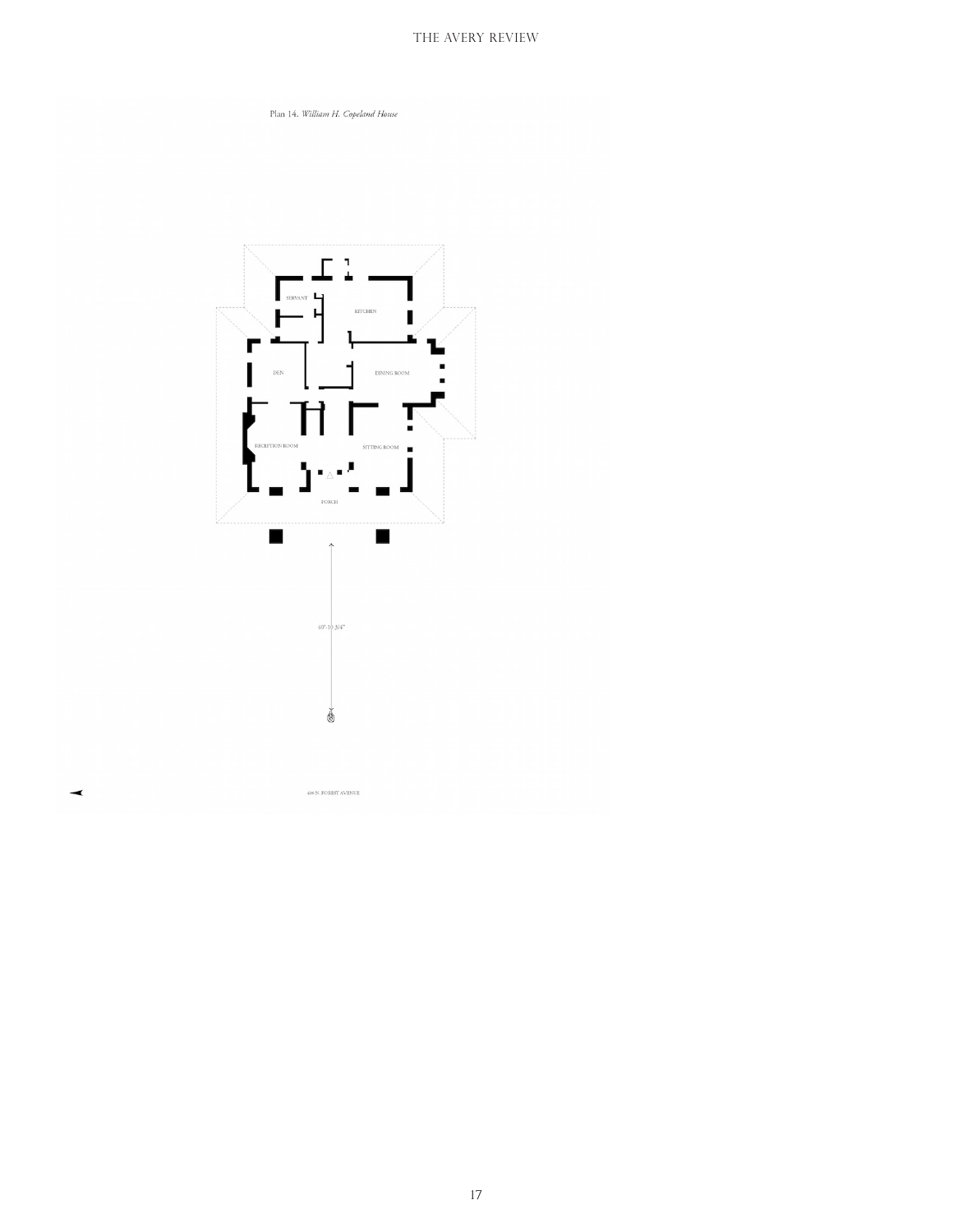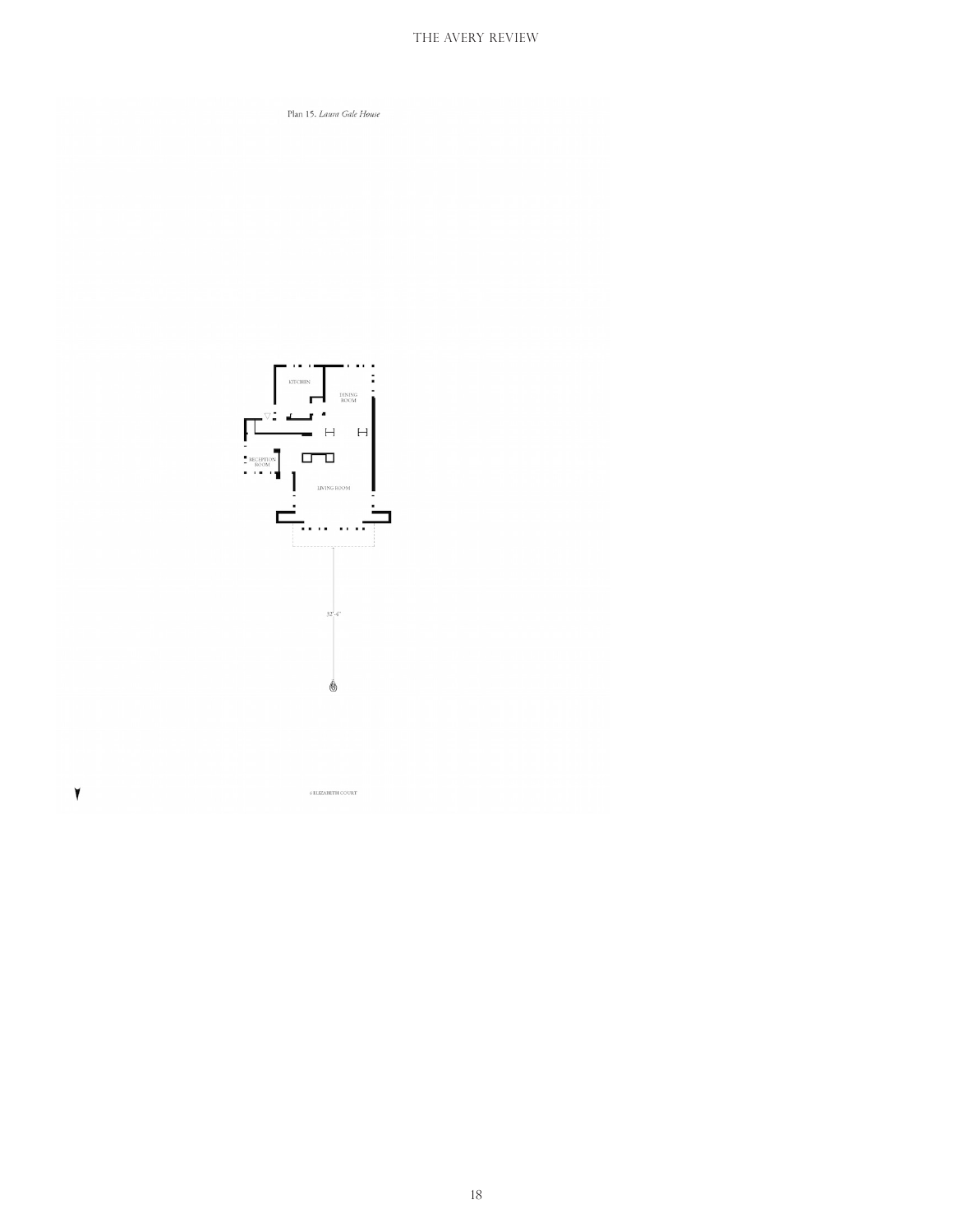